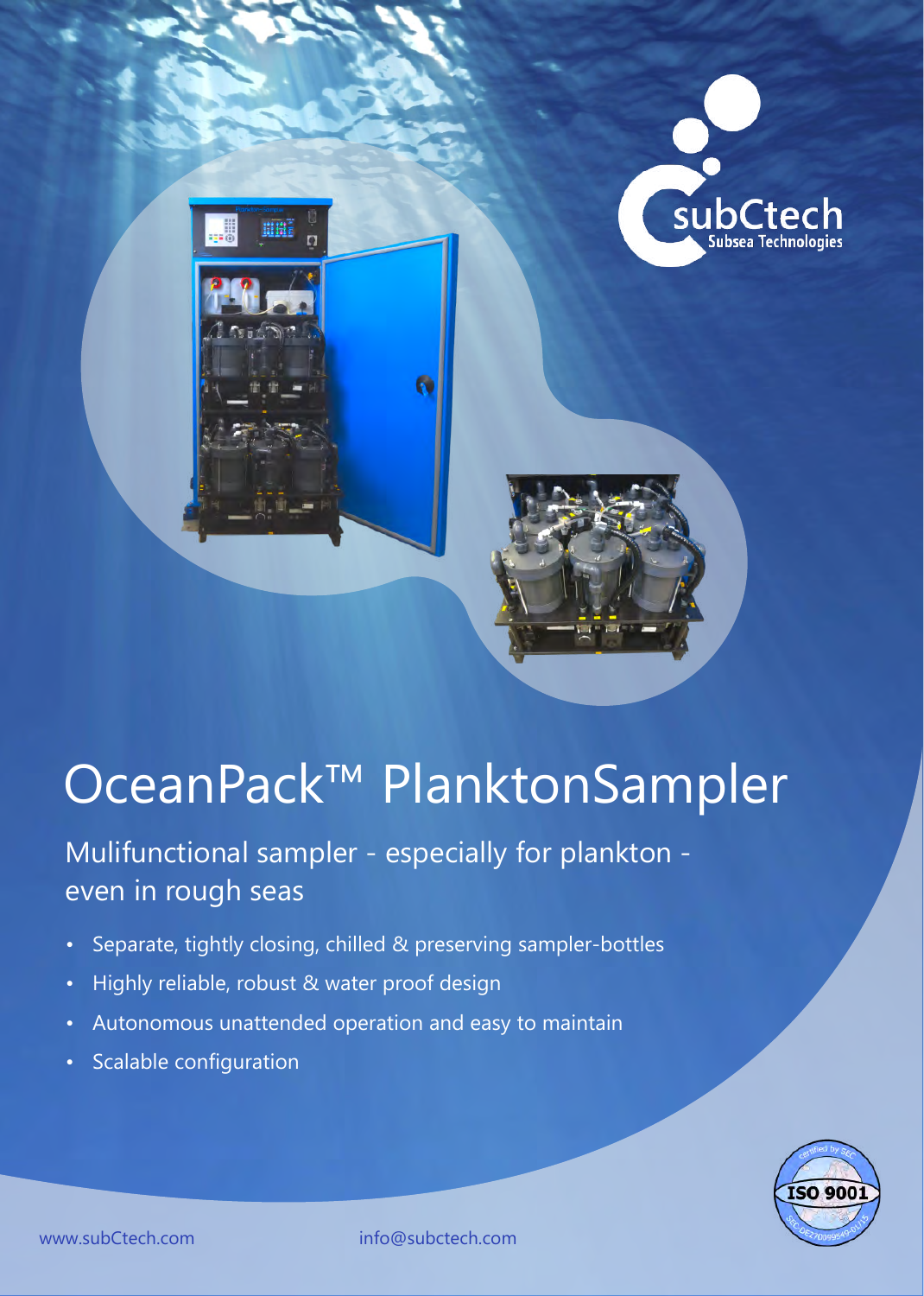

### OceanPack™ PlanktonSampler

E

N

印刷

#### *Developed with researchers from around the world for a wide range of deployments: Its flexible design allows a quick and easy adaption on different sampling strategies!*

#### **Features:**

- 16 sample bottles on two drawers stored in cooled environment
- Automatic preservation after sampling bottles are seperately closed by valves for safe handling even with toxic agents
- GPS interface for georeferencing
- 7" touch screen for easy configuration of sample settings
- Real time data output and USB interface for data download







SubCtech GmbH • Wellseedamm 1-3 • D-24145 Kiel • Germany T + 4 9 4 3 1 - 2 2 0 3 9 - 8 8 0 ● F + 4 9 4 3 1 - 2 2 0 3 9 - 8 8 1 www.subctech.com • info@subCtech.com

© SubCtech GmbH. All rights reserved. In view of our continual improvement policy, the design and specifications of our products may vary from those illustrated in this brochure. All<br>pictures and trademarks mentioned in